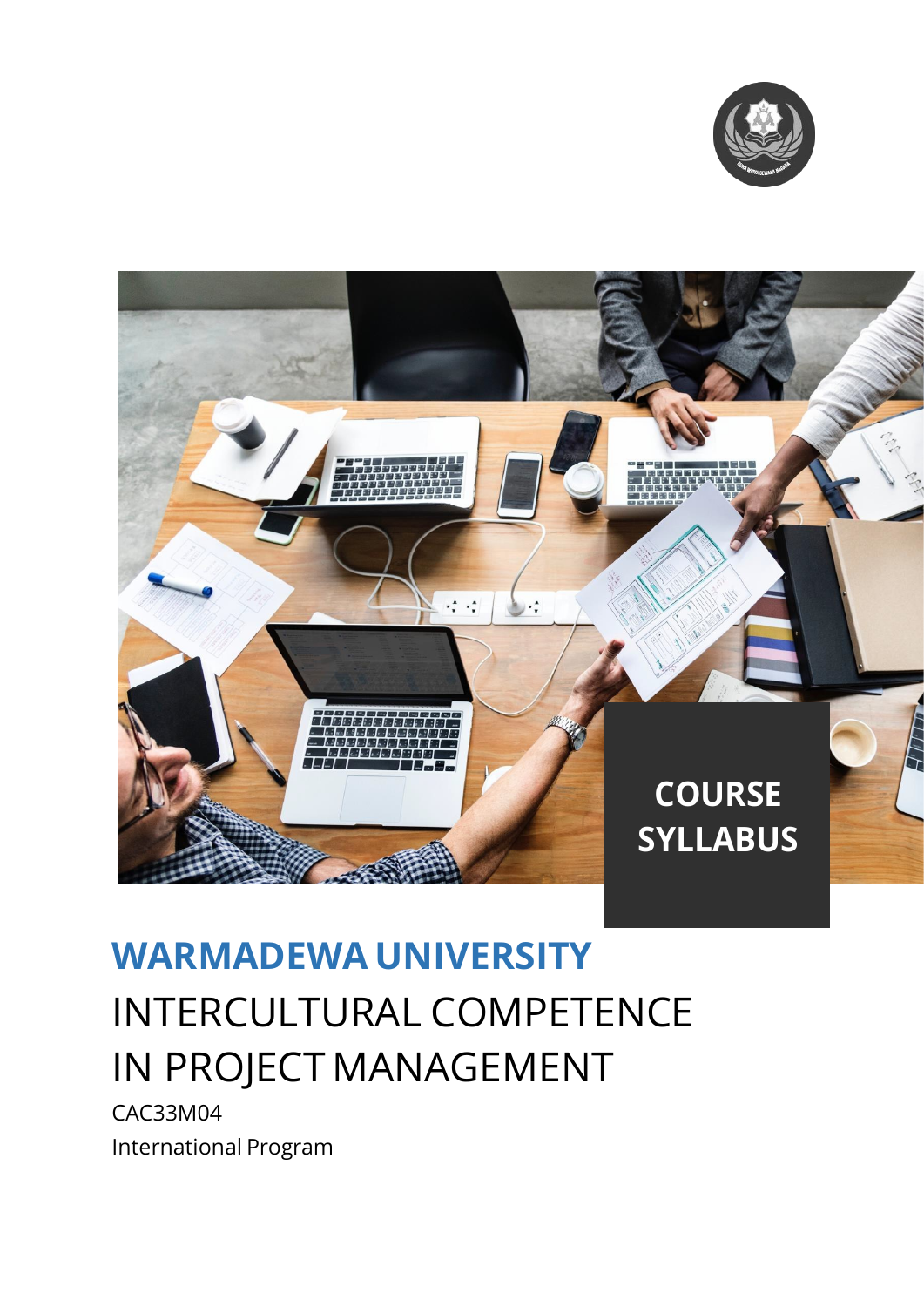

# INTERCULTURAL COMPETENCE IN PROJECT MANAGEMENT Graduate Course



# **COURSE DESCRIPTION**

This course introduces you to the effects of living in a globalized world on businesses. International projects are becoming more and more frequent. This opens many possibilities for businesses and project managers, but it also entails some challenges due to the cultural differences between team members. Multi-cultural project teams can increase the chance of a project's success because they are diverse, have their own set of skills, and can offer new perspectives to the project. This all can help the project and the company to be more effective, gain valuable experience, and increase its competitiveness.

Intercultural competence is important for project management because the variable 'culture' affects all three constraints of project management (cost, schedule, scope), which can impact a project's success. You will learn all you need to know about leading intercultural projects successfully during this course.

## **OBJECTIVES**

By the end of this course, students should be able to:

- $\blacksquare$  Successfully interact with and lead a team of people from different cultures.
- Manage the cost, schedule and scope of intercultural projects.
- $\blacksquare$  Learn how to utilize software, social media and AI in your projects.
- $\blacksquare$  Plan and execute an intercultural project.

#### **LECTURING METHOD**

The course will be presented in lecture activities, classroom assignments and discussions, case studies, special topic presentations, and homework. Students will be working primarily based on real-life stories, though additional materials can be assigned from time to time. To understand the topics covered in this course, students must read the supplied online material before class sessions to contribute thoughtfully to the class discussions and exercises.

#### **ACADEMIC RESEARCH**

This course includes an academic research paper that must be completed during your semester. It will be based on a topic given by the lecturer and requires comprehensive research by the student. This paper will consist of methodological analysis of the latest literature and be handed in at the end of the semester. The academic research will be included in the final course grade.

#### **ASSESSMENT METHOD**

Class participation and assignments 20 % Mid-term exam 40 % Final project 40 %